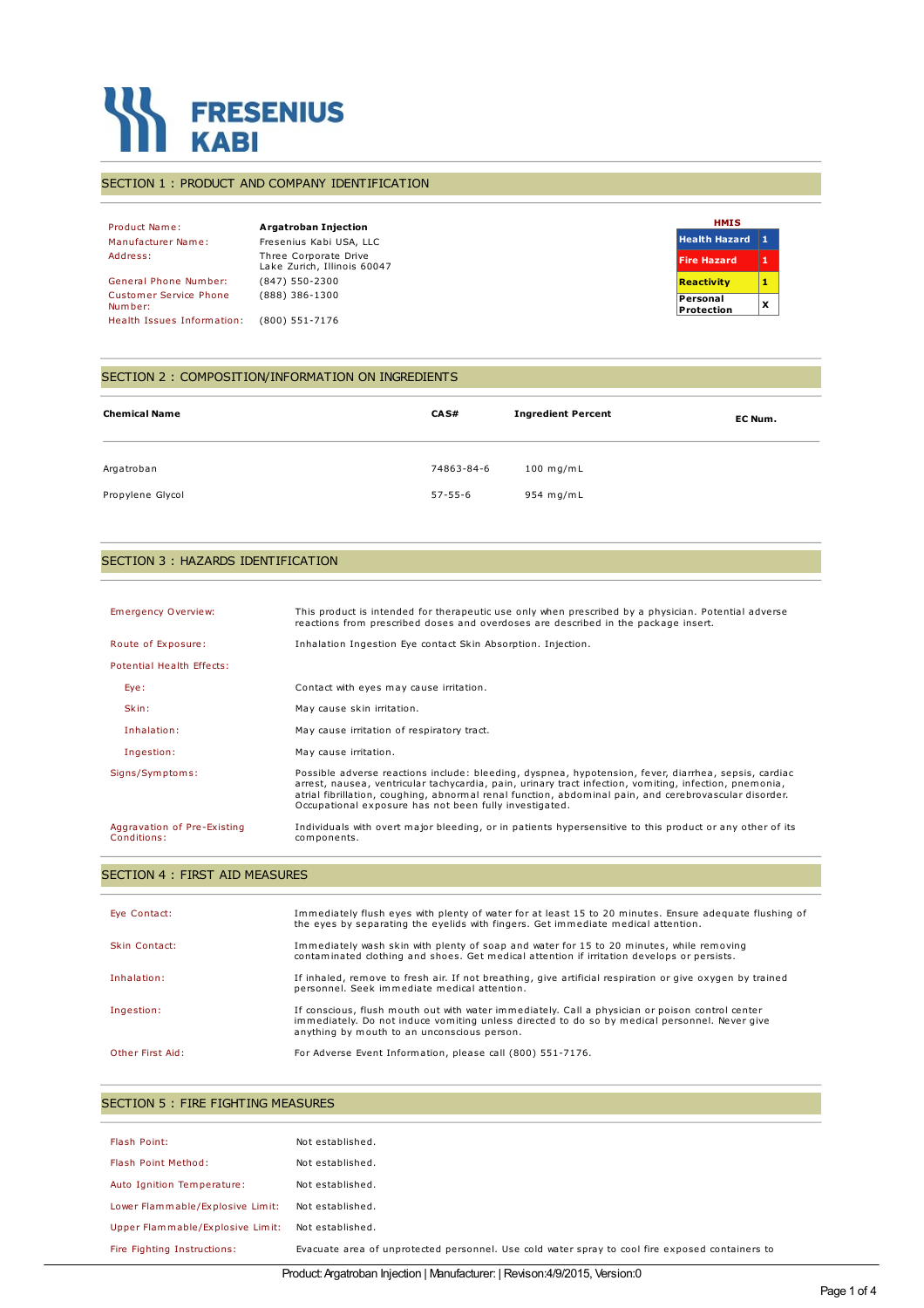|                                     | minimize risk of rupture. Do not enter confined fire space without full protective gear. If possible,<br>contain fire run-off water.                                                                                                                                                                            |
|-------------------------------------|-----------------------------------------------------------------------------------------------------------------------------------------------------------------------------------------------------------------------------------------------------------------------------------------------------------------|
| Extinguishing Media:                | Use alcohol resistant foam, carbon dioxide, dry chemical, or water fog or spray when fighting fires<br>involving this material.                                                                                                                                                                                 |
|                                     | Use extinguishing measures that are appropriate to local circumstances and the surrounding<br>environment.                                                                                                                                                                                                      |
| Protective Equipment:               | As in any fire, wear Self-Contained Breathing Apparatus (SCBA), MSHA/NIOSH (approved or equivalent)<br>and full protective gear.                                                                                                                                                                                |
| Hazardous Combustion<br>Byproducts: | Thermal decomposition products may include smoke and toxic fumes. Oxides of carbon, oxides of<br>nitrogen and other organic substances may be formed. Other undetermined low molecular weight<br>hydrocarbon compounds may be released in small quantities depending upon specific conditions of<br>combustion. |

## SECTION 6 : ACCIDENTAL RELEASE MEASURES

| <b>Personal Precautions:</b> | Evacuate area and keep unnecessary and unprotected personnel from entering the spill area.<br>Avoid personal contact and breathing vapors or mists. Use proper personal protective equipment as<br>listed in Section 8. |
|------------------------------|-------------------------------------------------------------------------------------------------------------------------------------------------------------------------------------------------------------------------|
| Environmental Precautions:   | Avoid runoff into storm sewers, ditches, and waterways.                                                                                                                                                                 |
| Methods for containment:     | Contain spills with an inert absorbent material such as soil, sand or oil dry.                                                                                                                                          |
| Methods for cleanup:         | Absorb spill with inert material (e,g., dry sand or earth), then place in a chemical waste container. After<br>removal, flush spill area with soap and water to remove trace residue.                                   |

| Handling:          | When handling pharmaceutical products, avoid all contact and inhalation of vapor, mists and/or fumes.<br>Use with adequate ventilation. Use only in accordance with directions. |
|--------------------|---------------------------------------------------------------------------------------------------------------------------------------------------------------------------------|
| Storage:           | Store the vial in original carton at 20° to 25°C (68° to 77°F) [see USP Controlled Room Temperature].<br>Do not freeze. Retain in the original carton to protect from light.    |
| Work Practices:    | Facilities storing or utilizing this material should be equipped with an eyewash facility and a safety<br>shower.                                                               |
| Hygiene Practices: | Wash thoroughly after handling. Avoid contact with eyes and skin. Avoid inhaling vapor or mist.                                                                                 |

## SECTION 8 : EXPOSURE CONTROLS, PERSONAL PROTECTION - EXPOSURE GUIDELINES

| <b>Engineering Controls:</b>   | General ventilation is sufficient if this product is being used in a controlled medical setting (clinic,<br>hospital, medical office) for its sole intended parenteral (injection) purpose. Otherwise, use appropriate<br>engineering control such as process enclosures, local exhaust ventilation, or other engineering controls<br>including use of a biosafety cabinet / fume hood to control airborne levels below recommended<br>exposure limits.                                                                                                                                                                                                                                                                |
|--------------------------------|------------------------------------------------------------------------------------------------------------------------------------------------------------------------------------------------------------------------------------------------------------------------------------------------------------------------------------------------------------------------------------------------------------------------------------------------------------------------------------------------------------------------------------------------------------------------------------------------------------------------------------------------------------------------------------------------------------------------|
| Eye/Face Protection:           | Chemical splash goggles. Wear a face shield also when splash hazard exist.                                                                                                                                                                                                                                                                                                                                                                                                                                                                                                                                                                                                                                             |
| Skin Protection Description:   | Protective laboratory coat, apron, or disposable garment recommended.                                                                                                                                                                                                                                                                                                                                                                                                                                                                                                                                                                                                                                                  |
| Hand Protection Description:   | Wear appropriate protective gloves. Consult glove manufacturer's data for permeability data.<br>Nitrile rubber or natural rubber gloves are recommended.                                                                                                                                                                                                                                                                                                                                                                                                                                                                                                                                                               |
| <b>Respiratory Protection:</b> | No personal respiratory protective equipment is normally required when this product is being<br>used/administered by a licensed healthcare practitioner (i.e. an end-user such as a clinician / doctor /<br>nurse) for its sole intended parenteral (injection) purpose in a controlled medical setting. The need for<br>respiratory protection will vary according to the airborne concentrations and environmental conditions. A<br>NIOSH approved air-purifying respirator with an organic vapor cartridge or canister may be permissible<br>under certain circumstances. Consult the NIOSH web site<br>(http://www.cdc.gov/niosh/npptl/topics/respirators/) for a list of respirator types and approved suppliers. |
| Other Protective:              | Consult with local procedures for selection, training, inspection and maintenance of the personal<br>protective equipment.                                                                                                                                                                                                                                                                                                                                                                                                                                                                                                                                                                                             |

#### EXPOSURE GUIDELINES

| SECTION 9: PHYSICAL and CHEMICAL PROPERTIES |  |
|---------------------------------------------|--|
|                                             |  |

| Physical State Appearance: | Clear, slightly viscous liquid. |
|----------------------------|---------------------------------|
| Color:                     | Clear to pale yellow            |
| Odor:                      | Not determined.                 |
| Odor Threshold:            | Not determined.                 |
| <b>Boiling Point:</b>      | Not determined.                 |
| <b>Melting Point:</b>      | Not determined.                 |
| Specific Gravity:          | Not determined.                 |
| Solubility:                | Not determined.                 |
| Vapor Density:             | Not determined.                 |
| Vapor Pressure:            | Not determined.                 |
| Percent Volatile:          | Not determined.                 |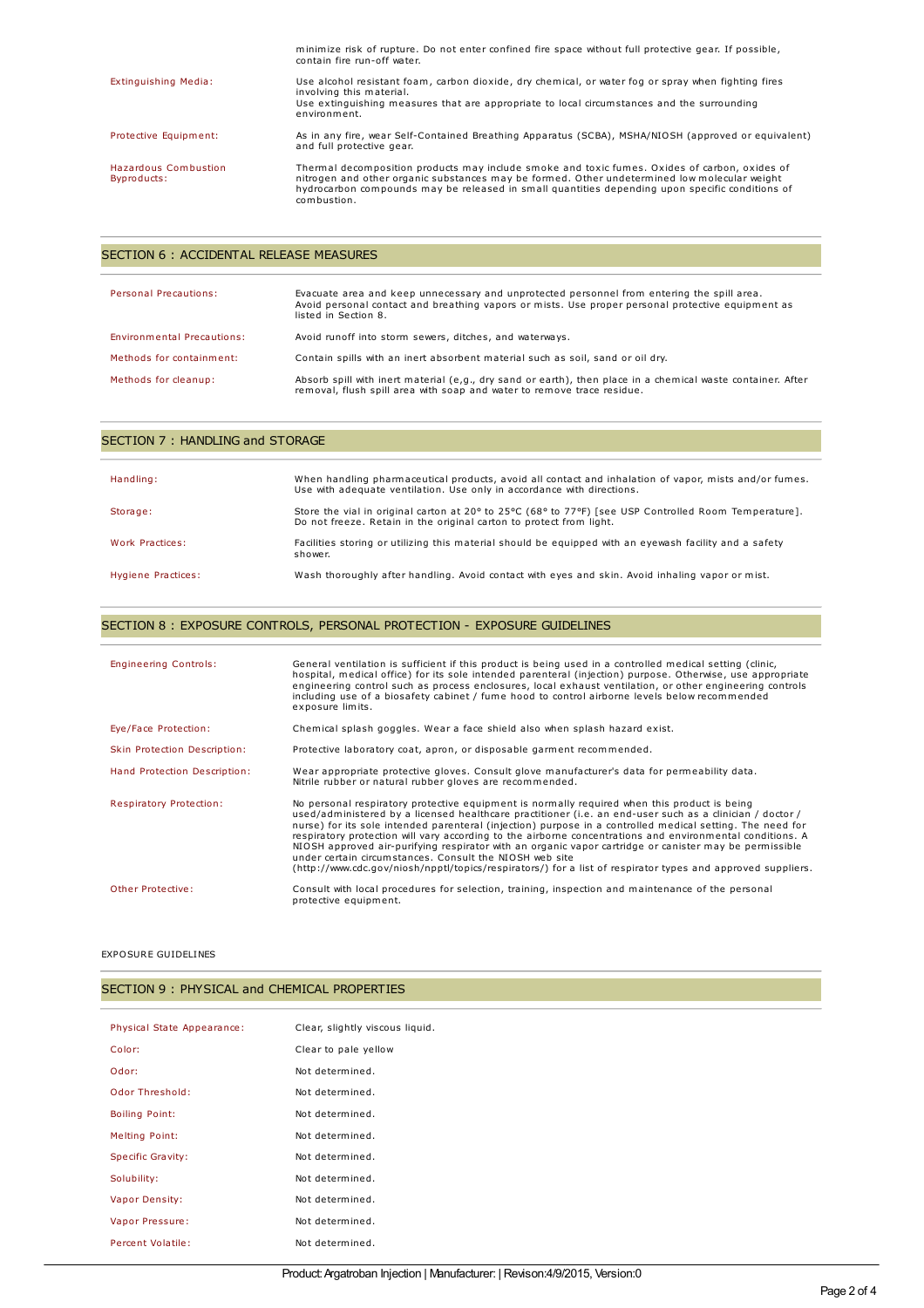| Evaporation Rate:          | Not determined.  |
|----------------------------|------------------|
| pH:                        | Not determined.  |
| Viscosity:                 | Not determined.  |
| Flash Point:               | Not established. |
| Flash Point Method:        | Not established. |
| Auto Ignition Temperature: | Not established. |
| <b>VOC Content:</b>        | Not determined.  |

## SECTION 10 : STABILITY and REACTIVITY

| Chemical Stability:       | Stable under normal temperatures and pressures.                                                   |
|---------------------------|---------------------------------------------------------------------------------------------------|
| Hazardous Polymerization: | Not reported.                                                                                     |
| Conditions to Avoid:      | No conditions contributing to instability are known to exist for normal handling of this product. |

## SECTION 11 : TOXICOLOGICAL INFORMATION

| <b>Propylene Glycol:</b>         |                                                                                                                                                                                                                                                                                                                                                                                                                                                                                                                                                                                                                                                                                                                                                                                                                                                                                                                                                                                                                                                                                                                                                                                                                                                                                                                                                                                                                                                                                                                                                                                                                                                                                                                                                                                                                                                                                                                                                                                                                                                                                                                                                                                                                                                                                                                                                                                                                                                                                                                                                                                                                                                                   |
|----------------------------------|-------------------------------------------------------------------------------------------------------------------------------------------------------------------------------------------------------------------------------------------------------------------------------------------------------------------------------------------------------------------------------------------------------------------------------------------------------------------------------------------------------------------------------------------------------------------------------------------------------------------------------------------------------------------------------------------------------------------------------------------------------------------------------------------------------------------------------------------------------------------------------------------------------------------------------------------------------------------------------------------------------------------------------------------------------------------------------------------------------------------------------------------------------------------------------------------------------------------------------------------------------------------------------------------------------------------------------------------------------------------------------------------------------------------------------------------------------------------------------------------------------------------------------------------------------------------------------------------------------------------------------------------------------------------------------------------------------------------------------------------------------------------------------------------------------------------------------------------------------------------------------------------------------------------------------------------------------------------------------------------------------------------------------------------------------------------------------------------------------------------------------------------------------------------------------------------------------------------------------------------------------------------------------------------------------------------------------------------------------------------------------------------------------------------------------------------------------------------------------------------------------------------------------------------------------------------------------------------------------------------------------------------------------------------|
| RTECS Number:                    | TY2000000                                                                                                                                                                                                                                                                                                                                                                                                                                                                                                                                                                                                                                                                                                                                                                                                                                                                                                                                                                                                                                                                                                                                                                                                                                                                                                                                                                                                                                                                                                                                                                                                                                                                                                                                                                                                                                                                                                                                                                                                                                                                                                                                                                                                                                                                                                                                                                                                                                                                                                                                                                                                                                                         |
| Eye:                             | Administration into the eye - Rabbit Standard Draize test: 100 mg [Mild]<br>Administration into the eye - Rabbit Standard Draize test: 500 mg/24H [Mild] (RTECS)                                                                                                                                                                                                                                                                                                                                                                                                                                                                                                                                                                                                                                                                                                                                                                                                                                                                                                                                                                                                                                                                                                                                                                                                                                                                                                                                                                                                                                                                                                                                                                                                                                                                                                                                                                                                                                                                                                                                                                                                                                                                                                                                                                                                                                                                                                                                                                                                                                                                                                  |
| Skin:                            | Administration onto the skin - Rabbit LD50 - Lethal dose, 50 percent kill: 20800 mg/kg [Details of<br>toxic effects not reported other than lethal dose value]<br>Administration onto the skin - Rabbit LD50 - Lethal dose, 50 percent kill: 20800 mg/kg [Behavioral-<br>AtaxiaBehavioral-TetanyLungs, Thorax, or Respiration-Respiratory depression] (RTECS)                                                                                                                                                                                                                                                                                                                                                                                                                                                                                                                                                                                                                                                                                                                                                                                                                                                                                                                                                                                                                                                                                                                                                                                                                                                                                                                                                                                                                                                                                                                                                                                                                                                                                                                                                                                                                                                                                                                                                                                                                                                                                                                                                                                                                                                                                                     |
| Ingestion:                       | Oral - Rat LD50 - Lethal dose, 50 percent kill: 20 gm/kg [Details of toxic effects not reported other<br>than lethal dose value] (RTECS)                                                                                                                                                                                                                                                                                                                                                                                                                                                                                                                                                                                                                                                                                                                                                                                                                                                                                                                                                                                                                                                                                                                                                                                                                                                                                                                                                                                                                                                                                                                                                                                                                                                                                                                                                                                                                                                                                                                                                                                                                                                                                                                                                                                                                                                                                                                                                                                                                                                                                                                          |
| Reproductive Toxicity:           | Pregnancy Category B: There are no adequate and well-controlled studies of argatroban use in<br>pregnant women. Developmental studies performed in rats (during gestation Days 7 to 17) with<br>argatroban at intravenous doses up to 27 mg/kg/day (0.3 times the maximum recommended human<br>dose, based on body surface area) and in rabbits (during gestation Days 6 to18) at intravenous doses<br>up to 10.8 mg/kg/day (0.2 times the maximum recommended human dose, based on body surface<br>area) have revealed no evidence of harm to the fetus. Because animal reproductive studies are not<br>always predictive of human response, this drug should be used during pregnancy only if clearly needed.                                                                                                                                                                                                                                                                                                                                                                                                                                                                                                                                                                                                                                                                                                                                                                                                                                                                                                                                                                                                                                                                                                                                                                                                                                                                                                                                                                                                                                                                                                                                                                                                                                                                                                                                                                                                                                                                                                                                                   |
| Other Toxicological Information: | Intravenous. - Rat LD50: 6423 mg/kg [Details of toxic effects not reported other than lethal dose<br>valuel<br>Intravenous. - Mouse LD50: 6630 mg/kg [Details of toxic effects not reported other than lethal dose<br>value]<br>Intravenous. - Rabbit LD50: 6500 mg/kg [Details of toxic effects not reported other than lethal dose<br>value]<br>Intravenous. - Mouse LD50: 8000 mg/kg [Behavioral - ataxia Behavioral - tetany Lungs, Thorax, or<br>Respiration - respiratory depression]<br>Intravenous. - Rat LD50: 6800 mg/kg [Behavioral - ataxia Behavioral - tetany Lungs, Thorax, or<br>Respiration - respiratory depression]<br>Intravenous. - Rabbit LDLo: 4200 mg/kg [Behavioral - ataxia Behavioral - tetany Lungs, Thorax, or<br>Respiration - respiratory depression]<br>Subcutaneous - Rat LD50: 22500 mg/kg [Details of toxic effects not reported other than lethal dose<br>valuel<br>Subcutaneous - Mouse LD50: 17370 mg/kg [Behavioral - changes in motor activity (specific assay)<br>Behavioral - muscle contraction or spasticity Lungs, Thorax, or Respiration - cyanosis]<br>Subcutaneous - Guinea pig LDLo: 15500 mg/kg [Details of toxic effects not reported other than lethal<br>dose valuel<br>Subcutaneous - Mouse LD50: 17400 mg/kg [Behavioral - ataxia Behavioral - tetany Lungs, Thorax, or<br>Respiration - respiratory depression]<br>Subcutaneous - Rat LD50: 28000 mg/kg [Behavioral - ataxia Behavioral - tetany Lungs, Thorax, or<br>Respiration - respiratory depression]<br>Subcutaneous - Guinea pig LDLo: 15500 mg/kg [Behavioral - ataxia Behavioral - tetany Lungs, Thorax,<br>or Respiration - respiratory depression]<br>Subcutaneous - Mouse DNA inhibition: 8000 mg/kg<br>Subcutaneous - Mouse Cytogenetic analysis: 8000 mg/kg<br>Intraperitoneal. - Rat LD50: 6660 mg/kg [Details of toxic effects not reported other than lethal dose<br>valuel<br>Intraperitoneal. - Mouse LD50: 9718 mg/kg [Lungs, Thorax, or Respiration - chronic pulmonary edema<br>Kidney/Ureter/Bladder - changes in both tubules and glomeruli Blood - changes in spleen]<br>Intraperitoneal. - Mouse LD50: 11400 mg/kg [Behavioral - ataxia Behavioral - tetany Lungs, Thorax,<br>or Respiration - respiratory depression]<br>Intraperitoneal. - Rat TDLo: 19500 mg/kg [Behavioral - ataxia Behavioral - tetany Lungs, Thorax, or<br>Respiration - respiratory depression]<br>Intraperitoneal. - Mouse TDLo: 100 mg/kg [Reproductive - Effects on Embryo or Fetus - fetotoxicity<br>(except death, e.g., stunted fetus)]<br>Intraperitoneal. - Mouse TDLo: 100 mg/kg [Reproductive - Fertility - post-implantation mortality (e.g. |

#### SECTION 12 : ECOLOGICAL INFORMATION

| Ecotoxicity:             | No ecotoxicity data was found for the product.       |
|--------------------------|------------------------------------------------------|
| Environmental Stability: | No environmental information found for this product. |
|                          |                                                      |

## SECTION 13 : DISPOSAL CONSIDERATIONS

Waste Disposal: Dispose of in accordance with Local, State, Federal and Provincial regulations. Product:Argatroban Injection | Manufacturer: | Revison:4/9/2015, Version:0